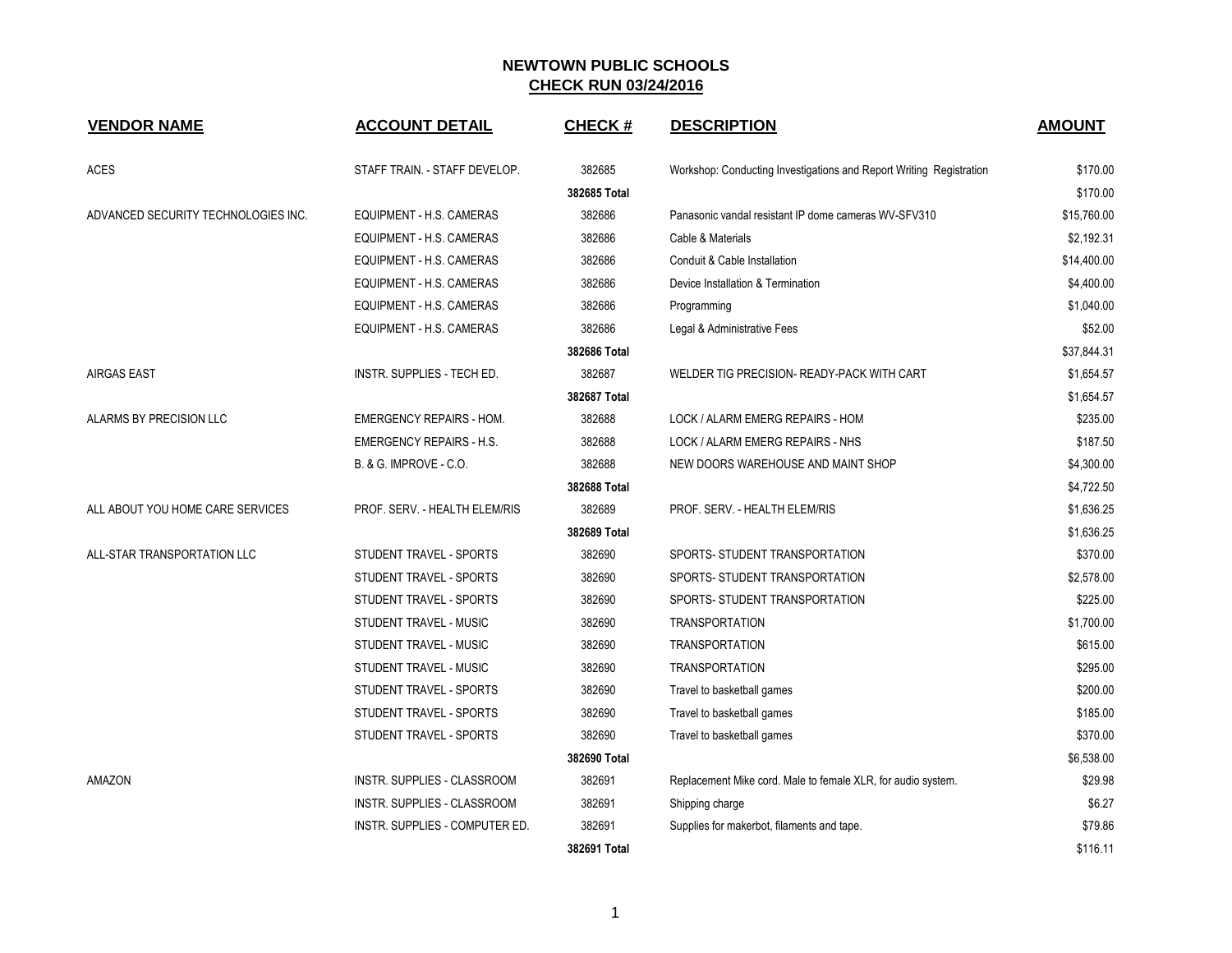| <b>VENDOR NAME</b> | <b>ACCOUNT DETAIL</b>              | <b>CHECK#</b> | <b>DESCRIPTION</b>                                     | <b>AMOUNT</b> |
|--------------------|------------------------------------|---------------|--------------------------------------------------------|---------------|
| AMAZON             | INSTR. SUPPLIES - GUIDANCE         | 382692        | At a glance calendar refill                            | \$8.12        |
|                    | INSTR. SUPPLIES - GUIDANCE         | 382692        | HP 15x -C7115X black hight yield toner                 | \$79.88       |
|                    |                                    | 382692 Total  |                                                        | \$88.00       |
| AMAZON             | INSTR. SUPPLIES - CLASSROOM        | 382693        | <b>WELLER AND 115</b>                                  | \$59.95       |
|                    | <b>INSTR. SUPPLIES - CLASSROOM</b> | 382693        | WELLER AND 115                                         | \$59.95       |
|                    | INSTR. SUPPLIES - CLASSROOM        | 382693        | WELLER AND 115                                         | \$59.95       |
|                    | INSTR. SUPPLIES - CLASSROOM        | 382693        | <b>WELLER AND 115</b>                                  | \$59.95       |
|                    | INSTR. SUPPLIES - CLASSROOM        | 382693        | WELLER AND 115                                         | \$59.95       |
|                    | INSTR. SUPPLIES - CLASSROOM        | 382693        | <b>WELLER AND 115</b>                                  | \$59.95       |
|                    | INSTR. SUPPLIES - CLASSROOM        | 382693        | WELLER AND 115                                         | \$59.95       |
|                    | INSTR. SUPPLIES - CLASSROOM        | 382693        | WELLER AND 115                                         | \$59.95       |
|                    | INSTR. SUPPLIES - CLASSROOM        | 382693        | WELLER AND 115                                         | \$59.95       |
|                    | INSTR. SUPPLIES - CLASSROOM        | 382693        | WELLER AND 115                                         | \$59.95       |
|                    | INSTR. SUPPLIES - CLASSROOM        | 382693        | <b>WELLER AND 115</b>                                  | \$40.98       |
|                    | INSTR. SUPPLIES - CLASSROOM        | 382693        | 115-DRAMA                                              | \$14.66       |
|                    | <b>INSTR. SUPPLIES - CLASSROOM</b> | 382693        | 115-DRAMA                                              | \$16.82       |
|                    | INSTR. SUPPLIES - CLASSROOM        | 382693        | 115-DRAMA                                              | \$6.45        |
|                    | INSTR. SUPPLIES - CLASSROOM        | 382693        | NHS TECH                                               | \$449.97      |
|                    | INSTR. SUPPLIES - CLASSROOM        | 382693        | 115-DRAMA                                              | \$59.95       |
|                    | INSTR. SUPPLIES - CLASSROOM        | 382693        | <b>TECHCLUB</b>                                        | \$89.76       |
|                    | INSTR. SUPPLIES - CLASSROOM        | 382693        | <b>CM CORR</b>                                         | (\$73.02)     |
|                    | <b>INSTR. SUPPLIES - CLASSROOM</b> | 382693        | <b>WELLER AND 115</b>                                  | (\$59.95)     |
|                    | <b>INSTR. SUPPLIES - MATH</b>      | 382693        | SONY ecmcs3 CLIP MICROPHONE, POWER CORD                | \$14.60       |
|                    | INSTR. SUPPLIES - TECH ED.         | 382693        | CANON 250 PGBX INK CARTRIDGE                           | \$35.99       |
|                    | INSTR. SUPPLIES - TECH ED.         | 382693        | <b>IOGEAR SDC ARD READER</b>                           | \$9.98        |
|                    | INSTR. SUPPLIES - TECH ED.         | 382693        | CANON 251 INK CARTRIDGE                                | \$77.98       |
|                    | INSTR. SUPPLIES - TECH ED.         | 382693        | <b>HP 951 INK CARTRIDGES</b>                           | \$91.74       |
|                    | <b>INSTR. SUPPLIES - SCIENCE</b>   | 382693        | C&E 638544909086 PREMIUM 25 HD 15 M/M CABLES           | (\$55.74)     |
|                    | INSTR. SUPPLIES - SCIENCE          | 382693        | C&E 638544909086 PREMIUM 25 HD 15 M/M CABLES           | \$55.74       |
|                    | <b>INSTR. SUPPLIES - ART</b>       | 382693        | <b>STICK BLENDER</b>                                   | \$12.20       |
|                    | <b>INSTR. SUPPLIES - ENGLISH</b>   | 382693        | CELL-MAX CM-4R25-SP1-6 6 VOLT LANTERN SUPER HEAVY DUTY | \$19.58       |
|                    | <b>INSTR. SUPPLIES - ENGLISH</b>   | 382693        | LG DVD for use with new Laptop GP65NB60                | \$22.95       |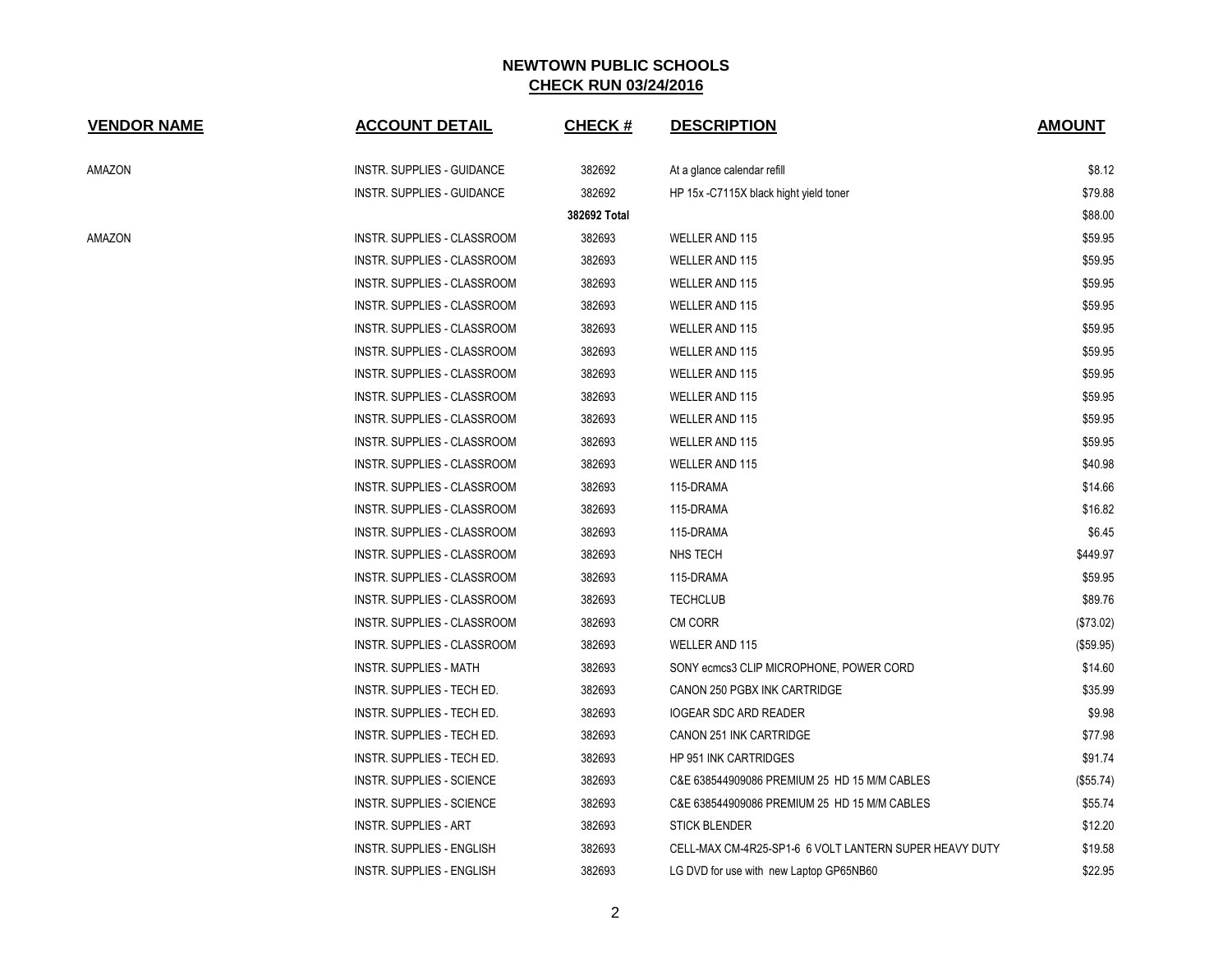| <b>VENDOR NAME</b>                   | <b>ACCOUNT DETAIL</b>             | <b>CHECK#</b> | <b>DESCRIPTION</b>                                       | <b>AMOUNT</b> |
|--------------------------------------|-----------------------------------|---------------|----------------------------------------------------------|---------------|
| AMAZON                               | <b>INSTR. SUPPLIES - SCIENCE</b>  | 382693        | LG DVD for use with new Laptop GP65NB60                  | \$22.95       |
|                                      | <b>TEXTBOOKS - ENGLISH</b>        | 382693        | 9780307386045 WHERE MEN WIN GLORY                        | \$46.25       |
|                                      | <b>INSTR. SUPPLIES - SCIENCE</b>  | 382693        | WHITMORE 6754-491-5 DOCUMENT BOXES FOR PRACTICE CAPT     | \$52.88       |
|                                      | INSTR. SUPPLIES - P.E.            | 382693        | DUMBBELL- 50 POUNDS- 35 POUNDS- 30 POUNDS- 25 POUNDS     | \$86.99       |
|                                      | INSTR. SUPPLIES - P.E.            | 382693        | DUMBBELL-50 POUNDS-35 POUNDS-30 POUNDS-25 POUNDS         | \$101.99      |
|                                      | INSTR. SUPPLIES - P.E.            | 382693        | DUMBBELL- 50 POUNDS- 35 POUNDS- 30 POUNDS- 25 POUNDS     | \$101.99      |
|                                      | <b>INSTR. SUPPLIES - P.E.</b>     | 382693        | DUMBBELL-50 POUNDS-35 POUNDS-30 POUNDS-25 POUNDS         | \$62.49       |
|                                      | INSTR. SUPPLIES - P.E.            | 382693        | DUMBBELL-50 POUNDS-35 POUNDS-30 POUNDS-25 POUNDS         | \$62.49       |
|                                      | INSTR. SUPPLIES - P.E.            | 382693        | DUMBBELL-50 POUNDS-35 POUNDS-30 POUNDS-25 POUNDS         | \$72.49       |
|                                      | INSTR. SUPPLIES - P.E.            | 382693        | DUMBBELL-50 POUNDS-35 POUNDS-30 POUNDS-25 POUNDS         | \$82.98       |
|                                      | <b>INSTR. SUPPLIES - P.E.</b>     | 382693        | DUMBBELL-50 POUNDS-35 POUNDS-30 POUNDS-25 POUNDS         | \$72.49       |
|                                      | INSTR. SUPPLIES - SOC. STUDIES    | 382693        | 5 OF Ward 91016-Combination Record & Plan Book, HUB91016 | \$57.50       |
|                                      |                                   | 382693 Total  |                                                          | \$2,253.63    |
| AMERICAN INDUSTRIAL TECHNOLOGIES LLC | <b>B&amp;G CONTRACTED SERV.</b>   | 382694        | TESTING AND CHEMICALS FOR HOT WATER BOILER LOOP          | \$250.00      |
|                                      |                                   | 382694 Total  |                                                          | \$250.00      |
| AMERICAN RED CROSS                   | STAFF TRAIN. - HEALTH ADMIN.      | 382695        | CPR/FIRST AID TRAINING 2015/16                           | \$19.00       |
|                                      |                                   | 382695 Total  |                                                          | \$19.00       |
| ASSOCIATED REFUSE HAULERS            | <b>REFUSE REMOVAL</b>             | 382696        | REFUSE REMOVAL - ALL SCHOOLS 2015-2016                   | \$7,508.07    |
|                                      | <b>REFUSE REMOVAL</b>             | 382696        | CARDBOARD RECYCLING 2015-2016                            | \$80.00       |
|                                      | <b>REFUSE REMOVAL</b>             | 382696        | CARDBOARD RECYCLING 2015-2016                            | \$136.00      |
|                                      | <b>REFUSE REMOVAL</b>             | 382696        | CARDBOARD RECYCLING 2015-2016                            | \$98.00       |
|                                      | <b>REFUSE REMOVAL</b>             | 382696        | CARDBOARD RECYCLING 2015-2016                            | \$152.00      |
|                                      | <b>REFUSE REMOVAL</b>             | 382696        | CARDBOARD RECYCLING 2015-2016                            | \$172.00      |
|                                      | <b>REFUSE REMOVAL</b>             | 382696        | CARDBOARD RECYCLING 2015-2016                            | \$136.00      |
|                                      | <b>REFUSE REMOVAL</b>             | 382696        | CARDBOARD RECYCLING 2015-2016                            | \$310.00      |
|                                      |                                   | 382696 Total  |                                                          | \$8,592.07    |
| AUTO HOME COMMERCIAL                 | <b>EMERGENCY REPAIRS - M.G.</b>   | 382697        | PA SYSTEM / CLOCK REPAIRS - MG                           | \$1,235.42    |
|                                      |                                   | 382697 Total  |                                                          | \$1,235.42    |
| AUTOMATED BUILDING SYSTEMS, INC.     | B. & G. REPAIRS - RIS.            | 382698        | <b>REPLACE TEMP SENSOR - RIS</b>                         | \$21.09       |
|                                      |                                   | 382698 Total  |                                                          | \$21.09       |
| <b>BEACON GRAPHICS LLC</b>           | <b>INSTR. SUPPLIES - TECH ED.</b> | 382699        | THERMOFLEX PAPER- SEE CART                               | \$182.15      |
|                                      |                                   | 382699 Total  |                                                          | \$182.15      |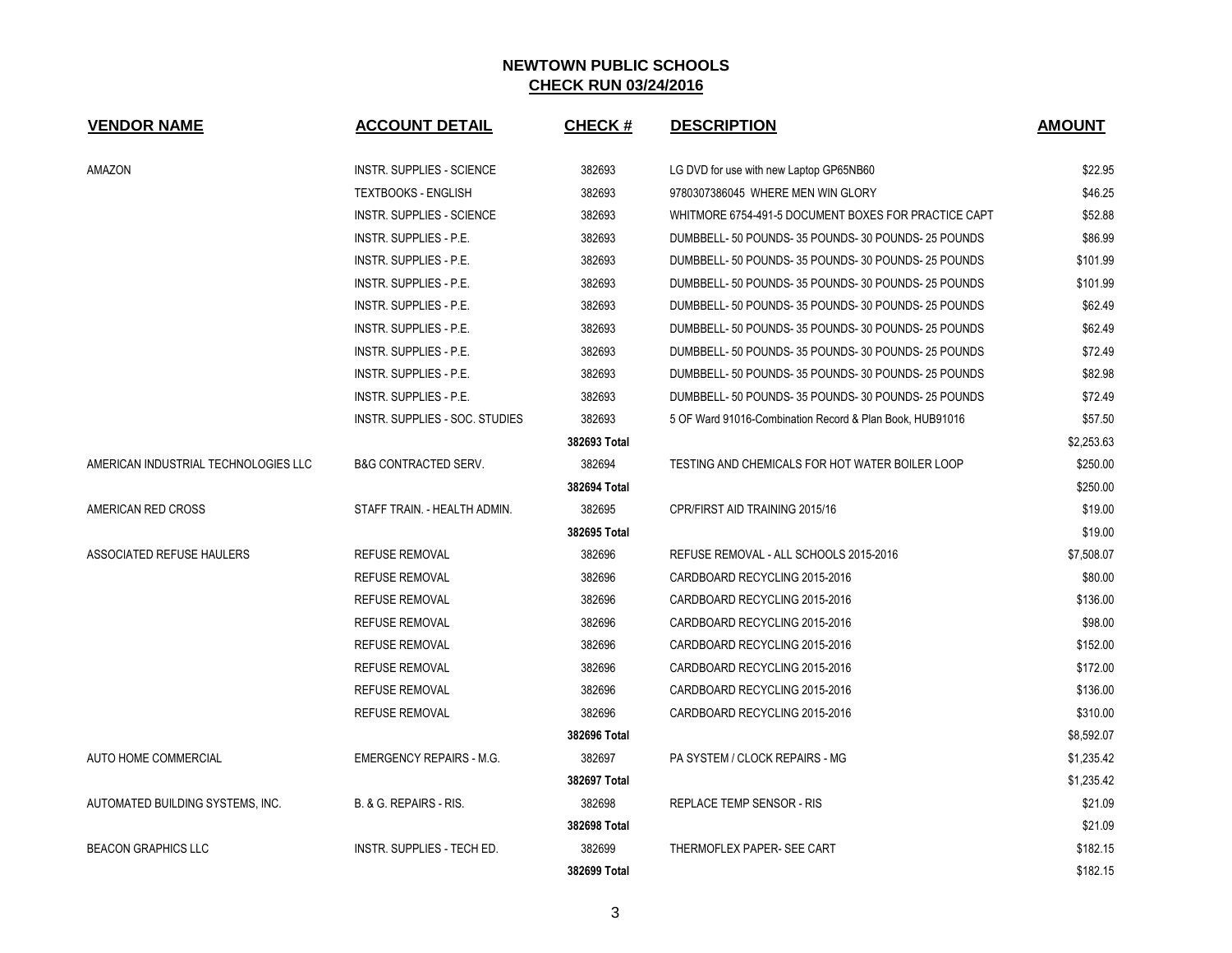| <b>VENDOR NAME</b>                  | <b>ACCOUNT DETAIL</b>               | <b>CHECK#</b> | <b>DESCRIPTION</b>                                   | <b>AMOUNT</b> |
|-------------------------------------|-------------------------------------|---------------|------------------------------------------------------|---------------|
| PHILLIP BEIERLE                     | STAFF TRAIN. - CLASSROOM            | 382700        | POSTER PAPER                                         | \$52.29       |
|                                     |                                     | 382700 Total  |                                                      | \$52.29       |
| BERKSHIRE SEPTIC & PORTABLE TOILET  | <b>EQUIP RENTAL - SPORTS</b>        | 382701        | RENTAL PORT O POTTY                                  | \$240.00      |
|                                     |                                     | 382701 Total  |                                                      | \$240.00      |
| LAWRENCE BERLINER LLC               | TUITION - OUT-OF-DISTRICT           | 382702        | TUITION - OUT-OF-DISTRICT                            | \$20,000.00   |
|                                     |                                     | 382702 Total  |                                                      | \$20,000.00   |
| BROOKS ENVIRONMENTAL CONSULTING LLC | PROF. SERV. - B. & G.               | 382703        | ASBESTOS INSPECTION - MG BOILER REPLACEMENT          | \$1,325.00    |
|                                     | PROF. SERV. - B. & G.               | 382703        | MOLD AIR INSPECTION - NMS                            | \$1,070.00    |
|                                     |                                     | 382703 Total  |                                                      | \$2,395.00    |
| <b>BSN SPORTS INC.</b>              | <b>INSTR. SUPPLIES - SPORTS</b>     | 382704        | <b>IGLOO WATER COOLER-B15-MSIGLOX</b>                | \$139.98      |
|                                     | <b>INSTR. SUPPLIES - SPORTS</b>     | 382704        | OPTIONAL CUP DISPENSER- B15-MSCUPDI                  | \$63.98       |
|                                     | <b>INSTR. SUPPLIES - SPORTS</b>     | 382704        | <b>SHIPPING</b>                                      | \$34.68       |
|                                     |                                     | 382704 Total  |                                                      | \$238.64      |
| CAREY WIPER & SUPPLY CO.            | <b>B&amp;G SUPPLIES - CUSTODIAL</b> | 382705        | ALL AMERICAN PREMIER / EVOLVO2 - CUST SUPPLIES       | \$906.44      |
|                                     |                                     | 382705 Total  |                                                      | \$906.44      |
| CES                                 | PROF. SERV. - PSYCH/MED. EVAL.      | 382706        | BEHAVIORAL CONSULT CR                                | \$386.00      |
|                                     |                                     | 382706 Total  |                                                      | \$386.00      |
| CHARTWELLS (BOE)                    | OFF. SUPPLIES - ADMIN.              | 382707        | Professional Development refreshments for meetings   | \$29.00       |
|                                     | OFF. SUPPLIES - ADMIN.              | 382707        | Professional Development refreshments for meetings   | \$26.00       |
|                                     |                                     | 382707 Total  |                                                      | \$55.00       |
| CONN JUNIOR REPUBLIC INC.           | TUITION - OUT-OF-DISTRICT           | 382708        | TUITION - OUT-OF-DISTRICT                            | \$2,034.58    |
|                                     | TUITION - OUT-OF-DISTRICT           | 382708        | TUITION - OUT-OF-DISTRICT                            | \$2,562.07    |
|                                     | TUITION - OUT-OF-DISTRICT           | 382708        | TUITION - OUT-OF-DISTRICT                            | \$125.00      |
|                                     |                                     | 382708 Total  |                                                      | \$4,721.65    |
| <b>KRISTINE COTTON</b>              | <b>TUTORS - HOMEBOUND</b>           | 382709        | <b>TUTORS - HOMEBOUND</b>                            | \$427.50      |
|                                     |                                     | 382709 Total  |                                                      | \$427.50      |
| <b>CSTA</b>                         | STAFF TRAIN. - CLASSROOM            | 382710        | CSTA-EQUIP WORKSHOP, CT SCIENCE CENTER, HARTFORD, CT | \$390.00      |
|                                     |                                     | 382710 Total  |                                                      | \$390.00      |
| M.J. DALY, LLC                      | <b>B&amp;G CONTRACTED SERV.</b>     | 382711        | 5TH YEAR SPECIAL SPRINKLER SYSTEM INSPECTION         | \$930.00      |
|                                     |                                     | 382711 Total  |                                                      | \$930.00      |
| NATHALIE DE BRANTES                 | <b>INSTR. SUPPLIES - CLASSROOM</b>  | 382712        | PINS FOR AWARD CEREMONY                              | \$399.48      |
|                                     |                                     | 382712 Total  |                                                      | \$399.48      |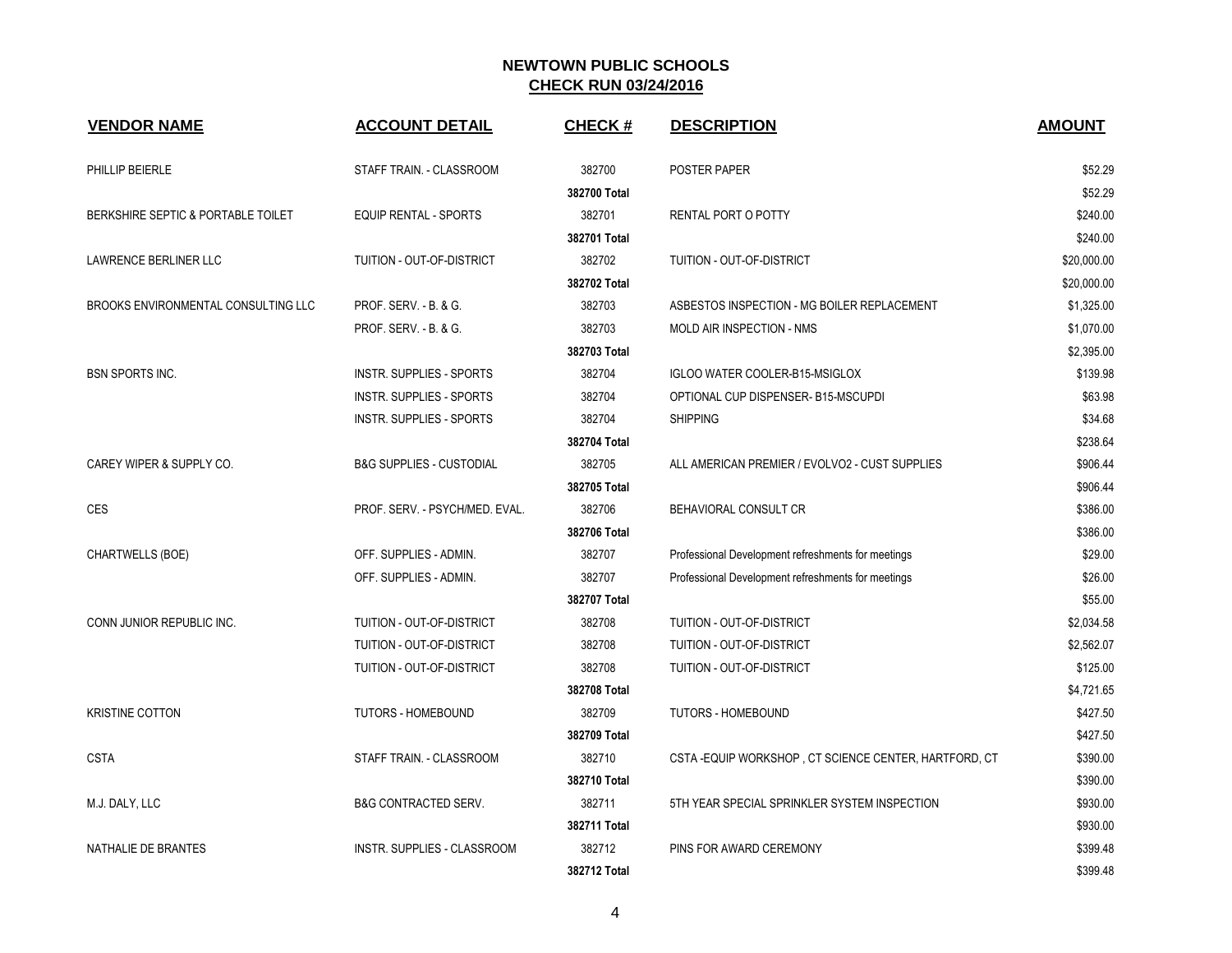| <b>VENDOR NAME</b>                | <b>ACCOUNT DETAIL</b>             | <b>CHECK#</b> | <b>DESCRIPTION</b>                                  | <b>AMOUNT</b> |
|-----------------------------------|-----------------------------------|---------------|-----------------------------------------------------|---------------|
| <b>EASTERN WATER SOLUTIONS</b>    | B. & G. REPAIRS - H.S.            | 382713        | PUMP REPAIR - NHS                                   | \$325.00      |
|                                   | <b>B. &amp; G. REPAIRS - H.S.</b> | 382713        | PUMP REPAIR - NHS                                   | \$884.70      |
|                                   |                                   | 382713 Total  |                                                     | \$1,209.70    |
| <b>KURT ECKHARDT</b>              | CONTRACTED SERV. - MUSIC          | 382714        | REIMB REG FEES JAZZ BANDS FESTIVAL                  | \$350.00      |
|                                   |                                   | 382714 Total  |                                                     | \$350.00      |
| <b>EDUCATION CONNECTION</b>       | TRANS. - OUT-OF-DISTRICT          | 382715        | <b>TRANSPORTATION FEB 2016</b>                      | \$81,398.00   |
|                                   |                                   | 382715 Total  |                                                     | \$81,398.00   |
| F & M ELECTRICAL SUPPLY CO, INC.  | <b>B&amp;G SUPPLIES - MAINT.</b>  | 382716        | SHOP STOCK - F WING BALLASTS - NHS                  | \$12,500.00   |
|                                   | <b>B&amp;G SUPPLIES - MAINT.</b>  | 382716        | DRILL BITS, WIRE STRIP - MAINT SUPPLIES             | \$360.46      |
|                                   | B. & G. REPAIRS - H.S.            | 382716        | BODINE BALLASTS WALL PACKS FOR EXTERIOR DOORS - NHS | \$2,214.30    |
|                                   | <b>EMERGENCY REPAIRS - S.H.</b>   | 382716        | BREAKER FOR AC IN ROOM 120 - SH                     | \$25.00       |
|                                   |                                   | 382716 Total  |                                                     | \$15,099.76   |
| <b>FAIR AUTO SUPPLY</b>           | REPAIRS - MAINT.                  | 382717        | FOR MAINT VEHICLE REPAIR PARTS                      | \$10.49       |
|                                   | <b>REPAIRS - MAINT.</b>           | 382717        | FOR MAINT VEHICLE REPAIR PARTS                      | \$15.58       |
|                                   |                                   | 382717 Total  |                                                     | \$26.07       |
| <b>PRIVATE</b>                    | PROF. SERV. - PSYCH/MED. EVAL.    | 382718        | PROF. SERV. - PSYCH/MED. EVAL.                      | \$3,350.00    |
|                                   |                                   | 382718 Total  |                                                     | \$3,350.00    |
| <b>GLOBAL MECHANICAL LLC</b>      | <b>B&amp;G CONTRACTED SERV.</b>   | 382719        | HVAC PREVENTIVE MAINT CONTRACT - HAWL/MG/NMS        | \$9,875.00    |
|                                   | <b>B&amp;G CONTRACTED SERV.</b>   | 382719        | HVAC PREVENTIVE MAINT CONTRACT - NHS                | \$27,125.00   |
|                                   | <b>B&amp;G CONTRACTED SERV.</b>   | 382719        | HVAC PREVENTIVE MAINT CONTRACT - RIS                | \$16,275.00   |
|                                   | <b>B&amp;G CONTRACTED SERV.</b>   | 382719        | HVAC PREVENTIVE MAINT CONTRACT - HOM                | \$6,875.00    |
|                                   | <b>EMERGENCY REPAIRS - S.H.</b>   | 382719        | <b>HVAC REPAIR - SH</b>                             | \$560.00      |
|                                   |                                   | 382719 Total  |                                                     | \$60,710.00   |
| GOLDIE AND LIBRO MUSIC CENTER LLC | <b>REPAIRS - MUSIC</b>            | 382720        | <b>INSTRUMENT REPAIRS</b>                           | \$295.00      |
|                                   |                                   | 382720 Total  |                                                     | \$295.00      |
| GOLDIE AND LIBRO MUSIC CENTER LLC | <b>REPAIRS - MUSIC</b>            | 382721        | <b>INSTRUMENT REPAIRS</b>                           | \$50.00       |
|                                   |                                   | 382721 Total  |                                                     | \$50.00       |
| HUGH'S MECHANICAL EQUIPMENT LLC   | PROF. SERV. - B. & G.             | 382722        | UNDERGROUND TANK INSPECTIONS (BILLED MONTHLY)       | \$1,350.00    |
|                                   |                                   | 382722 Total  |                                                     | \$1,350.00    |
| HUSSEY SEATING COMPANY            | <b>EMERGENCY REPAIRS - H.</b>     | 382723        | REPAIR BACKSTOP - HAWLEY (PER QUOTE)                | \$650.00      |
|                                   | <b>EMERGENCY REPAIRS - H.S.</b>   | 382723        | REPAIR BROKEN CABLES ON BLEACHERS - NHS (PER QUOTE) | \$560.00      |
|                                   |                                   | 382723 Total  |                                                     | \$1,210.00    |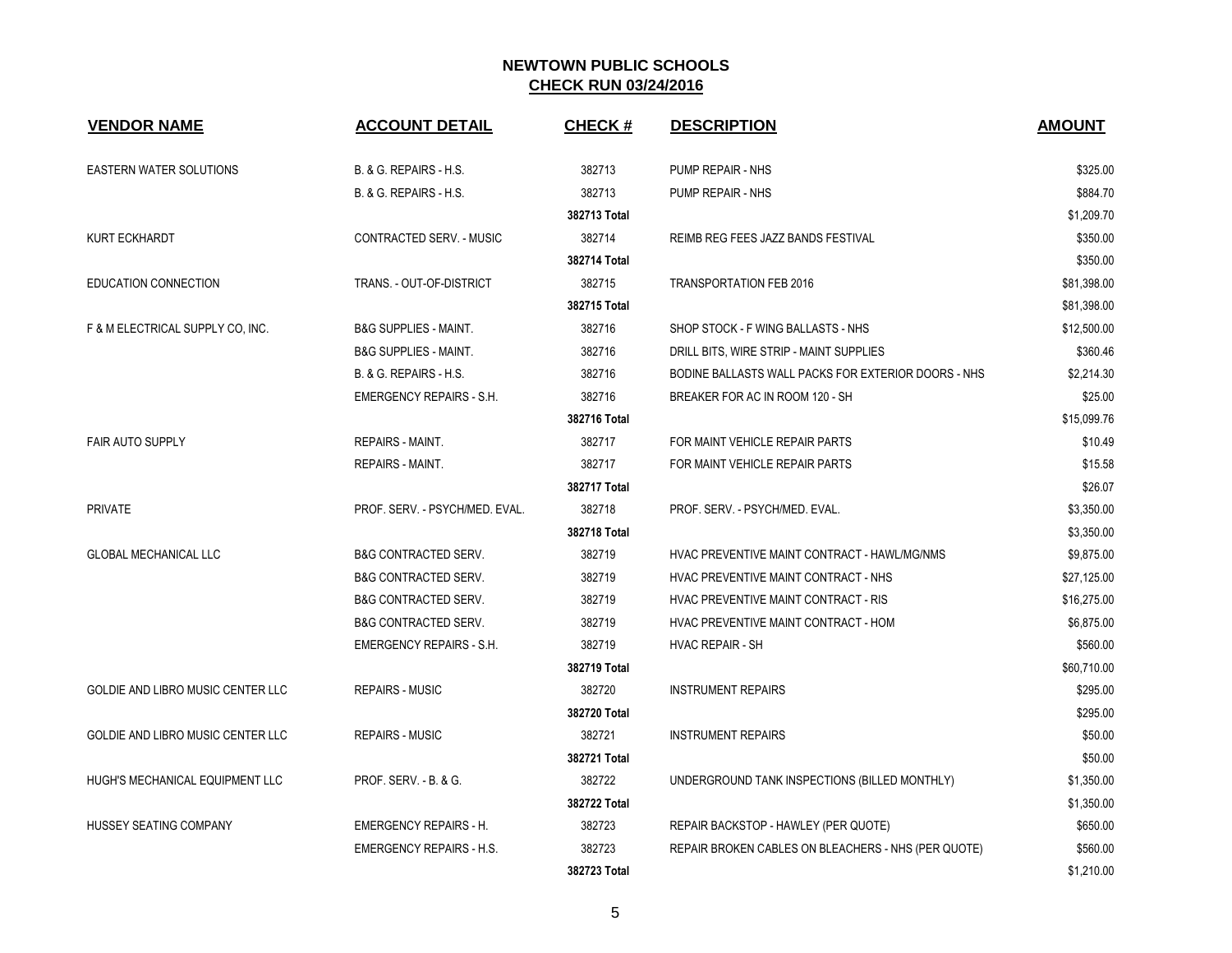| <b>VENDOR NAME</b>      | <b>ACCOUNT DETAIL</b>               | <b>CHECK#</b> | <b>DESCRIPTION</b>                          | <b>AMOUNT</b> |
|-------------------------|-------------------------------------|---------------|---------------------------------------------|---------------|
| <b>ITSAVVY LLC</b>      | INSTR. SUPPLIES - SOC. STUDIES      | 382724        | 2 QUANTITY - BTI POWER ADAPTER-65 WATT      | \$73.82       |
|                         | INSTR. SUPPLIES - INFO. TECH.       | 382724        | Power Adapter for HP Elite Book 840         | \$110.73      |
|                         |                                     | 382724 Total  |                                             | \$184.55      |
| LEAHY'S FUELS INC.      | PROPANE & NATURAL GAS - H.S.        | 382725        | PROPANE 97208G 540.7 UNITS                  | \$805.64      |
|                         |                                     | 382725 Total  |                                             | \$805.64      |
| MAGNAKLEEN SERVICES LLC | <b>B&amp;G SUPPLIES - CUSTODIAL</b> | 382726        | MOP / RUG SERVICE (ALL SCHOOLS) - 2015-2016 | \$47.15       |
|                         | <b>B&amp;G SUPPLIES - CUSTODIAL</b> | 382726        | MOP / RUG SERVICE (ALL SCHOOLS) - 2015-2016 | \$60.65       |
|                         | <b>B&amp;G SUPPLIES - CUSTODIAL</b> | 382726        | MOP / RUG SERVICE (ALL SCHOOLS) - 2015-2016 | \$21.50       |
|                         | <b>B&amp;G SUPPLIES - CUSTODIAL</b> | 382726        | MOP / RUG SERVICE (ALL SCHOOLS) - 2015-2016 | \$30.65       |
|                         | <b>B&amp;G SUPPLIES - CUSTODIAL</b> | 382726        | MOP / RUG SERVICE (ALL SCHOOLS) - 2015-2016 | \$28.25       |
|                         | <b>B&amp;G SUPPLIES - CUSTODIAL</b> | 382726        | MOP / RUG SERVICE (ALL SCHOOLS) - 2015-2016 | \$109.70      |
|                         | <b>B&amp;G SUPPLIES - CUSTODIAL</b> | 382726        | MOP / RUG SERVICE (ALL SCHOOLS) - 2015-2016 | \$33.80       |
|                         | <b>B&amp;G SUPPLIES - CUSTODIAL</b> | 382726        | MOP / RUG SERVICE (ALL SCHOOLS) - 2015-2016 | \$47.15       |
|                         | <b>B&amp;G SUPPLIES - CUSTODIAL</b> | 382726        | MOP / RUG SERVICE (ALL SCHOOLS) - 2015-2016 | \$60.65       |
|                         | <b>B&amp;G SUPPLIES - CUSTODIAL</b> | 382726        | MOP / RUG SERVICE (ALL SCHOOLS) - 2015-2016 | \$21.50       |
|                         | <b>B&amp;G SUPPLIES - CUSTODIAL</b> | 382726        | MOP / RUG SERVICE (ALL SCHOOLS) - 2015-2016 | \$30.65       |
|                         | <b>B&amp;G SUPPLIES - CUSTODIAL</b> | 382726        | MOP / RUG SERVICE (ALL SCHOOLS) - 2015-2016 | \$28.25       |
|                         | <b>B&amp;G SUPPLIES - CUSTODIAL</b> | 382726        | MOP / RUG SERVICE (ALL SCHOOLS) - 2015-2016 | \$109.70      |
|                         | <b>B&amp;G SUPPLIES - CUSTODIAL</b> | 382726        | MOP / RUG SERVICE (ALL SCHOOLS) - 2015-2016 | \$33.80       |
|                         | <b>B&amp;G SUPPLIES - CUSTODIAL</b> | 382726        | MOP / RUG SERVICE (ALL SCHOOLS) - 2015-2016 | \$130.00      |
|                         | <b>B&amp;G SUPPLIES - CUSTODIAL</b> | 382726        | MOP / RUG SERVICE (ALL SCHOOLS) - 2015-2016 | \$166.50      |
|                         | <b>B&amp;G SUPPLIES - CUSTODIAL</b> | 382726        | MOP / RUG SERVICE (ALL SCHOOLS) - 2015-2016 | \$48.50       |
|                         | <b>B&amp;G SUPPLIES - CUSTODIAL</b> | 382726        | MOP / RUG SERVICE (ALL SCHOOLS) - 2015-2016 | \$19.50       |
|                         | <b>B&amp;G SUPPLIES - CUSTODIAL</b> | 382726        | MOP / RUG SERVICE (ALL SCHOOLS) - 2015-2016 | \$36.00       |
|                         | <b>B&amp;G SUPPLIES - CUSTODIAL</b> | 382726        | MOP / RUG SERVICE (ALL SCHOOLS) - 2015-2016 | \$18.00       |
|                         | <b>B&amp;G SUPPLIES - CUSTODIAL</b> | 382726        | MOP / RUG SERVICE (ALL SCHOOLS) - 2015-2016 | \$144.00      |
|                         | <b>B&amp;G SUPPLIES - CUSTODIAL</b> | 382726        | MOP / RUG SERVICE (ALL SCHOOLS) - 2015-2016 | \$130.00      |
|                         | <b>B&amp;G SUPPLIES - CUSTODIAL</b> | 382726        | MOP / RUG SERVICE (ALL SCHOOLS) - 2015-2016 | \$166.50      |
|                         | <b>B&amp;G SUPPLIES - CUSTODIAL</b> | 382726        | MOP / RUG SERVICE (ALL SCHOOLS) - 2015-2016 | \$48.50       |
|                         | <b>B&amp;G SUPPLIES - CUSTODIAL</b> | 382726        | MOP / RUG SERVICE (ALL SCHOOLS) - 2015-2016 | \$26.00       |
|                         | <b>B&amp;G SUPPLIES - CUSTODIAL</b> | 382726        | MOP / RUG SERVICE (ALL SCHOOLS) - 2015-2016 | \$36.00       |
|                         | <b>B&amp;G SUPPLIES - CUSTODIAL</b> | 382726        | MOP / RUG SERVICE (ALL SCHOOLS) - 2015-2016 | \$18.00       |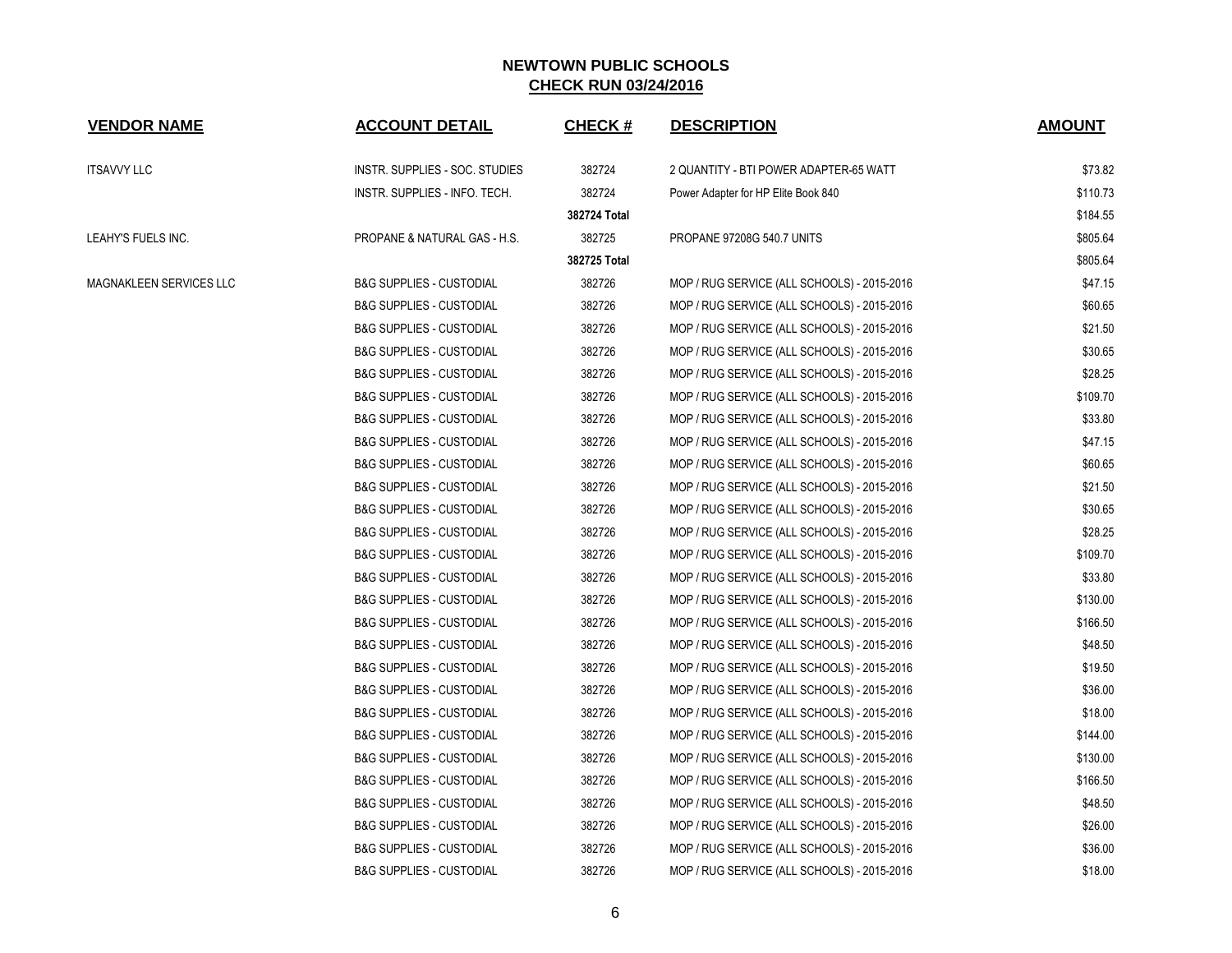| <b>VENDOR NAME</b>                | <b>ACCOUNT DETAIL</b>               | <b>CHECK#</b> | <b>DESCRIPTION</b>                                                      | <b>AMOUNT</b> |
|-----------------------------------|-------------------------------------|---------------|-------------------------------------------------------------------------|---------------|
| MAGNAKLEEN SERVICES LLC           | <b>B&amp;G SUPPLIES - CUSTODIAL</b> | 382726        | MOP / RUG SERVICE (ALL SCHOOLS) - 2015-2016                             | \$144.00      |
|                                   |                                     | 382726 Total  |                                                                         | \$1,794.90    |
| <b>JOSEPH MARTINKA &amp; SONS</b> | <b>REPAIRS - MAINT.</b>             | 382727        | REPLACE BALL JOINTS, STRUTS, DRIVESHAFT - GATOR REPAIR                  | \$1,367.67    |
|                                   |                                     | 382727 Total  |                                                                         | \$1,367.67    |
| W.B. MASON., INC.                 | OFF. SUPPLIES - BUS. SERV.          | 382728        | <b>SUPPLIES 2015/16</b>                                                 | \$81.59       |
|                                   | OFF. SUPPLIES - BUS. SERV.          | 382728        | WATER 2015/16                                                           | \$64.87       |
|                                   | OFF. SUPPLIES - BUS. SERV.          | 382728        | WATER 2015/16                                                           | \$78.00       |
|                                   | OFF. SUPPLIES - BUS. SERV.          | 382728        | <b>SUPPLIES 2015/16</b>                                                 | \$12.99       |
|                                   | B&G SUPPLIES - ADMIN.               | 382728        | BOTTLED WATER / CUPS - MAINT DEPT.                                      | (\$30.00)     |
|                                   | <b>B&amp;G SUPPLIES - ADMIN.</b>    | 382728        | BOTTLED WATER / CUPS - MAINT DEPT.                                      | \$75.53       |
|                                   | <b>INSTR. SUPPLIES - MATH</b>       | 382728        | MATH-PENCILS, LARGE BINDER CLIPS                                        | \$27.54       |
|                                   | INSTR. SUPPLIES - SOC. STUDIES      | 382728        | SS-METZ PENCIL SHARP, CLASS PACK COLOR PENCILS                          | \$83.65       |
|                                   | INSTR. SUPPLIES - CLASSROOM         | 382728        | Item - WBM21200 - White Copy Paper                                      | \$484.20      |
|                                   | INSTR. SUPPLIES - CLASSROOM         | 382728        | Item- WBM28110 - 11x17 White Paper Case - No Shipping                   | \$27.27       |
|                                   | INSTR. SUPPLIES - CLASSROOM         | 382728        | Cartons of 8.5 x 11 inch White Multi-purpose Duplicating Paper, 20 lbs. | \$484.20      |
|                                   | <b>INSTR. SUPPLIES - SCIENCE</b>    | 382728        | SEE ATTACHED LIST                                                       | (\$10.80)     |
|                                   | INSTR. SUPPLIES - SCIENCE           | 382728        | SEE ATTACHED LIST                                                       | \$159.27      |
|                                   | <b>INSTR. SUPPLIES - SCIENCE</b>    | 382728        | SEE ATTACHED LIST                                                       | \$10.80       |
|                                   |                                     | 382728 Total  |                                                                         | \$1,549.11    |
| E. A. MORSE & CO. INC.            | <b>REPAIRS - CUSTODIAL</b>          | 382729        | BATTERY REPLACE ON SCRUBBERS - CUST REPAIRS                             | \$1,688.36    |
|                                   | <b>REPAIRS - CUSTODIAL</b>          | 382729        | VACUUM REPAIR PARTS - CUST REPAIRS                                      | \$523.30      |
|                                   | <b>REPAIRS - CUSTODIAL</b>          | 382729        | SCRUBBER REPAIR PARTS - CUST REPAIRS                                    | \$83.53       |
|                                   |                                     | 382729 Total  |                                                                         | \$2,295.19    |
| MUSIC & ARTS CENTER, INC.         | <b>INSTR. SUPPLIES - MUSIC</b>      | 382730        | For Band supplies                                                       | \$134.12      |
|                                   |                                     | 382730 Total  |                                                                         | \$134.12      |
| <b>NEW HORIZONS LLC</b>           | STAFF TRAIN. - INFO. TECH.          | 382731        | 5 day Microsoft Training Course                                         | \$7,125.00    |
|                                   |                                     | 382731 Total  |                                                                         | \$7.125.00    |
| NEWTOWN HARDWARE                  | <b>B&amp;G SUPPLIES - MAINT.</b>    | 382732        | FOR MAINT SUPPLIES 2015/16                                              | \$12.14       |
|                                   | <b>B&amp;G SUPPLIES - MAINT.</b>    | 382732        | FOR MAINT SUPPLIES 2015/16                                              | \$21.03       |
|                                   | <b>B&amp;G SUPPLIES - MAINT.</b>    | 382732        | FOR MAINT SUPPLIES 2015/16                                              | \$34.18       |
|                                   | B&G SUPPLIES - MAINT.               | 382732        | FOR MAINT SUPPLIES 2015/16                                              | \$36.15       |
|                                   | <b>B&amp;G SUPPLIES - MAINT.</b>    | 382732        | FOR MAINT SUPPLIES 2015/16                                              | \$28.78       |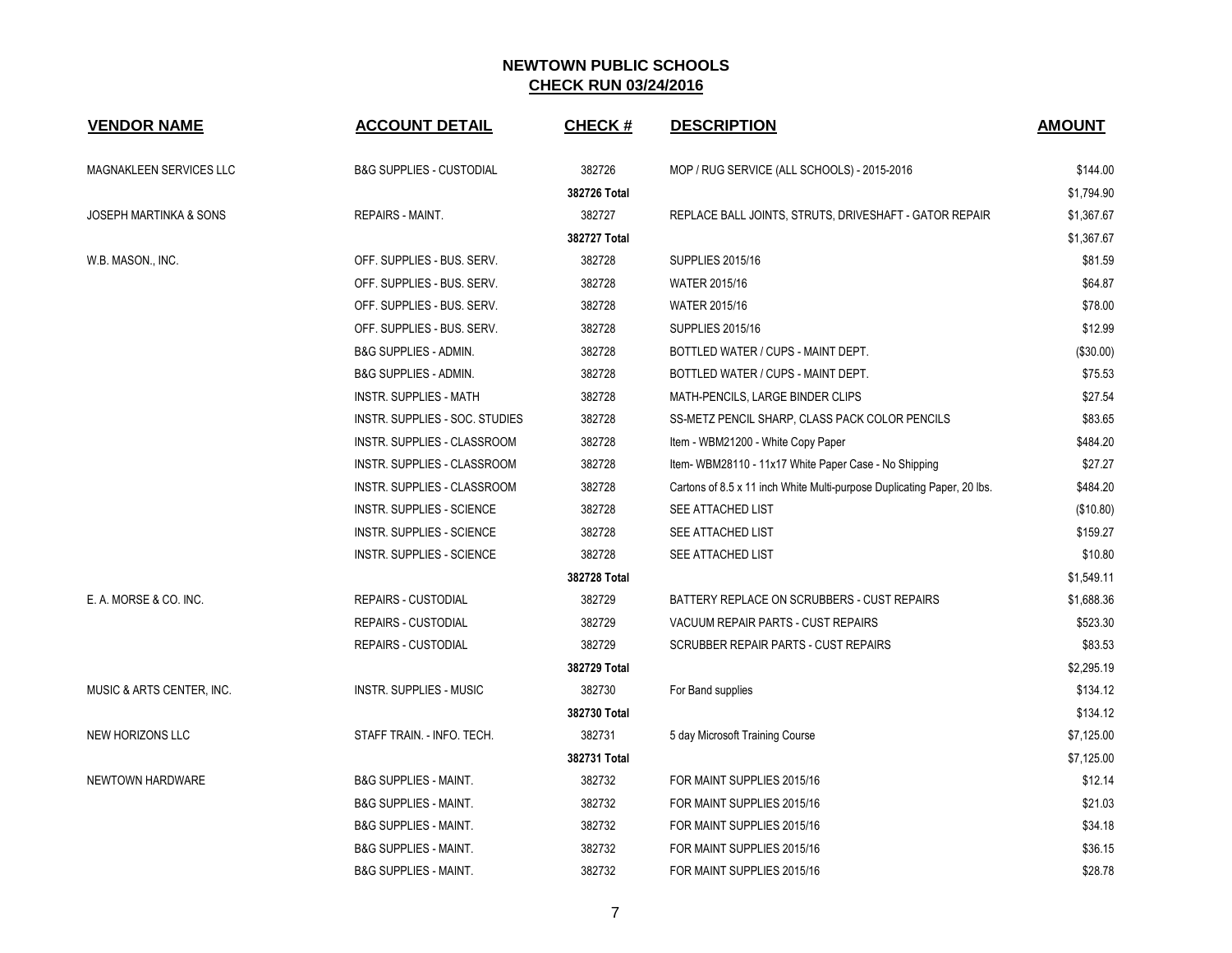| <b>VENDOR NAME</b>            | <b>ACCOUNT DETAIL</b>               | <b>CHECK#</b> | <b>DESCRIPTION</b>                                                  | <b>AMOUNT</b> |
|-------------------------------|-------------------------------------|---------------|---------------------------------------------------------------------|---------------|
| NEWTOWN HARDWARE              | <b>B&amp;G SUPPLIES - MAINT.</b>    | 382732        | FOR MAINT SUPPLIES 2015/16                                          | \$72.52       |
|                               |                                     | 382732 Total  |                                                                     | \$204.80      |
| NEWTOWN MIDDLE SCHOOL         | STAFF TRAVEL - PUPIL SERV.          | 382733        | TRAVEL WASHINGTON DC 04/27/2016                                     | \$819.00      |
|                               |                                     | 382733 Total  |                                                                     | \$819.00      |
| ORIENTAL TRADING CO           | SUPPLIES - LIBRARY                  | 382734        | Supplies per attached quote. Free Shipping                          | \$57.48       |
|                               | SUPPLIES - LIBRARY                  | 382734        | Supplies per attached quote. Free Shipping                          | \$39.98       |
|                               |                                     | 382734 Total  |                                                                     | \$97.46       |
| PCM-G                         | INSTR. SUPPLIES - CLASSROOM         | 382735        | Item# 13329632 HP CF283X - No Shipping                              | \$72.50       |
|                               |                                     | 382735 Total  |                                                                     | \$72.50       |
| PETTY CASH                    | OFF. SUPPLIES - PUPIL SERV.         | 382736        | PETTY CASH                                                          | \$62.83       |
|                               | <b>INSTR. SUPPLIES - GIFTED</b>     | 382736        | PETTY CASH                                                          | \$27.18       |
|                               | INSTR. SUPPLIES - SP. ED. PREK-8    | 382736        | PETTY CASH                                                          | \$16.99       |
|                               |                                     | 382736 Total  |                                                                     | \$107.00      |
| PIMMS C/O                     | PROPERTY INSURANCE                  | 382737        | 11/12/15 SCIENCE SAFETY WORKSHOP                                    | \$150.00      |
|                               |                                     | 382737 Total  |                                                                     | \$150.00      |
| <b>JONATHAN POPE</b>          | CONTRACTED SERV. - GUIDANCE         | 382738        | Payment for scheduling services for 2016-17 school year             | \$2,700.00    |
|                               |                                     | 382738 Total  |                                                                     | \$2,700.00    |
| <b>MICHELLE PRANGER</b>       | <b>TUTORS - IN SCHOOL</b>           | 382739        | TUTORS - IN SCHOOL                                                  | \$1,700.00    |
|                               |                                     | 382739 Total  |                                                                     | \$1,700.00    |
| ELIZABETH T. RICKEY           | <b>TUTORS - HOMEBOUND</b>           | 382740        | <b>TUTORS - HOMEBOUND</b>                                           | \$1,840.00    |
|                               |                                     | 382740 Total  |                                                                     | \$1,840.00    |
| DON ROOS                      | <b>B&amp;G SUPPLIES - CUSTODIAL</b> | 382741        | SHOES (60068)                                                       | \$127.62      |
|                               |                                     | 382741 Total  |                                                                     | \$127.62      |
| <b>LAURA SARGENT</b>          | STAFF TRAVEL - CLASSROOM            | 382742        | TRAVEL WORKSHOP UCONN                                               | \$74.09       |
|                               |                                     | 382742 Total  |                                                                     | \$74.09       |
| <b>SCHOOL SPECIALTY</b>       | INSTR. SUPPLIES - CLASSROOM         | 382743        | Assorted items for classroom use, including glue, scissors, pencils | \$360.99      |
|                               |                                     | 382743 Total  |                                                                     | \$360.99      |
| <b>SERC</b>                   | STAFF TRAIN. - PUPIL SERV.          | 382744        | WORKSHOP TOGETHER We Will                                           | \$160.00      |
|                               |                                     | 382744 Total  |                                                                     | \$160.00      |
| SHIFFLER EQUIPMENT SALES INC. | B. & G. REPAIRS - RIS.              | 382745        | <b>LOCKER REPAIRS - RIS</b>                                         | \$179.70      |
|                               |                                     | 382745 Total  |                                                                     | \$179.70      |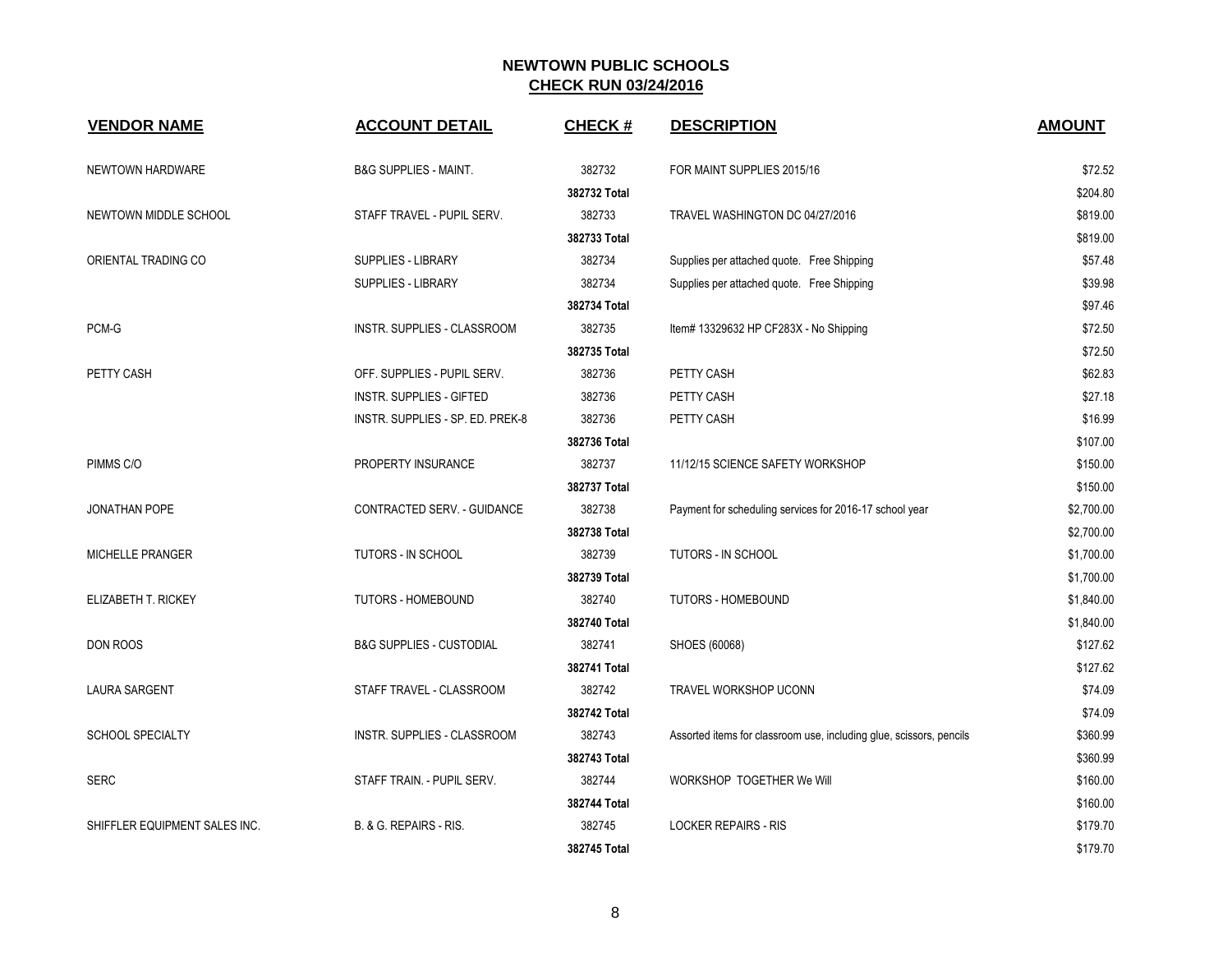| <b>VENDOR NAME</b>               | <b>ACCOUNT DETAIL</b>            | <b>CHECK#</b> | <b>DESCRIPTION</b>                                    | <b>AMOUNT</b> |
|----------------------------------|----------------------------------|---------------|-------------------------------------------------------|---------------|
| <b>SKYLIGHT PUBLISHING</b>       | <b>TEXTBOOKS - MATH</b>          | 382746        | PART #978-0-9824775-J-T, Java Methods-TEST PACKAGE    | \$145.00      |
|                                  | <b>TEXTBOOKS - MATH</b>          | 382746        | PART #978-0-9727055-J-E, 250 MULTIPLE-CHOICE COMPUTER | \$85.00       |
|                                  | <b>TEXTBOOKS - MATH</b>          | 382746        | <b>SHIPPING</b>                                       | \$27.60       |
|                                  |                                  | 382746 Total  |                                                       | \$257.60      |
| SPATH BJORKLUND ASSOCIATES INC.  | <b>PROF. SERV. - B. &amp; G.</b> | 382747        | QUARTERLY WATER MONITORING AND WATER                  | \$1,557.00    |
|                                  |                                  | 382747 Total  |                                                       | \$1,557.00    |
| JOHN STANLEY OFFICE EQUIPMENT    | REPAIRS - INFO. TECH.            | 382748        | Repair Epson Projector - Replaced LVPS and Auto Iris  | \$345.00      |
|                                  |                                  | 382748 Total  |                                                       | \$345.00      |
| SUNGARD PUBLIC SECTOR INC.       | PROF. SERV. - BUS. SERVE         | 382749        | COMPUTER SERVICES & UPDATES 2015/16                   | \$500.00      |
|                                  |                                  | 382749 Total  |                                                       | \$500.00      |
| THYSSENKRUPP ELEVATOR CORP       | <b>EMERGENCY REPAIRS - H.S.</b>  | 382750        | A WING ELEVATOR REPAIR - NHS                          | \$750.00      |
|                                  |                                  | 382750 Total  |                                                       | \$750.00      |
| <b>TORRCO</b>                    | B. & G. REPAIRS - H.S.           | 382751        | URINAL REPAIRS - NHS                                  | (\$213.74)    |
|                                  | B. & G. REPAIRS - H.S.           | 382751        | URINAL REPAIRS - NHS                                  | \$115.20      |
|                                  | B. & G. REPAIRS - H.S.           | 382751        | URINAL REPAIRS - NHS                                  | \$106.56      |
|                                  | B. & G. REPAIRS - H.S.           | 382751        | URINAL REPAIRS - NHS                                  | \$82.50       |
|                                  | B. & G. REPAIRS - H.S.           | 382751        | URINAL REPAIRS - NHS                                  | \$425.26      |
|                                  | B. & G. REPAIRS - H.S.           | 382751        | URINAL REPAIRS - NHS                                  | \$262.11      |
|                                  | B. & G. REPAIRS - M.G.           | 382751        | <b>REPAIR PARTS FOR TOILETS - MG</b>                  | \$70.20       |
|                                  |                                  | 382751 Total  |                                                       | \$848.09      |
| TREASURER - STATE OF CONNECTICUT | <b>CONTRACTED SERV. - SUPER.</b> | 382752        | <b>FINGERPRINTS</b>                                   | \$29.50       |
|                                  |                                  | 382752 Total  |                                                       | \$29.50       |
| TREASURER - STATE OF CONNECTICUT | CONTRACTED SERV. - SUPER.        | 382753        | <b>FINGERPRINTS</b>                                   | \$27.00       |
|                                  |                                  | 382753 Total  |                                                       | \$27.00       |
| TRI-LIFT INC.                    | <b>REPAIRS - CUSTODIAL</b>       | 382754        | REPAIRS TO LIFTS - NHS / WAREHOUSE                    | \$120.00      |
|                                  | <b>REPAIRS - CUSTODIAL</b>       | 382754        | REPAIRS TO LIFTS - NHS / WAREHOUSE                    | \$180.00      |
|                                  | <b>REPAIRS - CUSTODIAL</b>       | 382754        | REPAIRS TO LIFTS - NHS / WAREHOUSE                    | \$120.00      |
|                                  |                                  | 382754 Total  |                                                       | \$420.00      |
| URGENT CARE MEDICAL ASSOCIATES   | <b>MEDICAL INS. PREMIUMS</b>     | 382755        | POST SERVE                                            | \$94.80       |
|                                  | <b>MEDICAL INS. PREMIUMS</b>     | 382755        | POST OFFER                                            | \$94.80       |
|                                  |                                  | 382755 Total  |                                                       | \$189.60      |